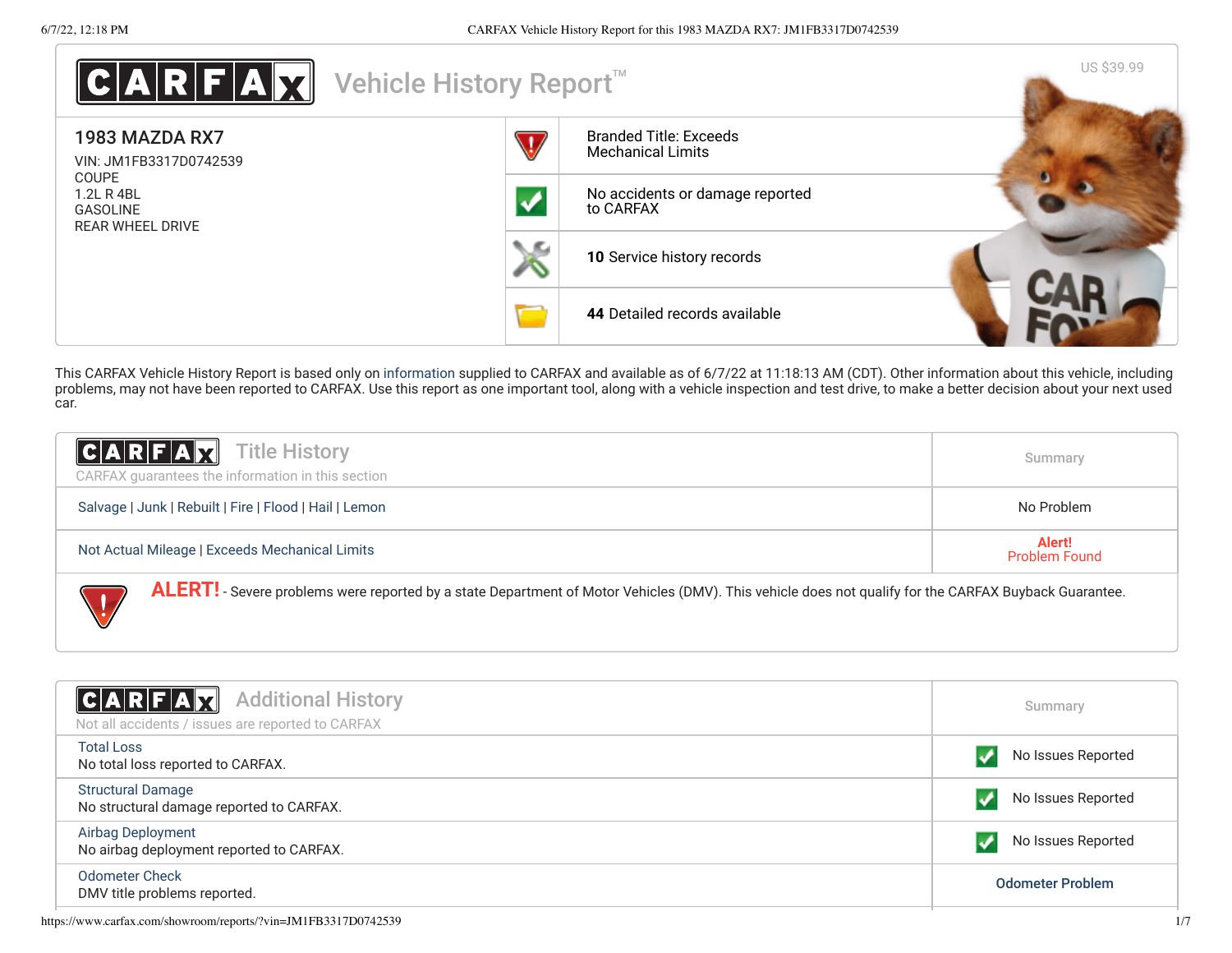| Accident / Damage<br>No accidents or damage reported to CARFAX.                    | No Issues Reported  |
|------------------------------------------------------------------------------------|---------------------|
| Manufacturer Recall<br>Check with an authorized Mazda dealer for any open recalls. | No Recalls Reported |
| <b>Basic Warranty</b><br>No data reported to CARFAX.                               | No Data Reported    |

<span id="page-1-1"></span><span id="page-1-0"></span>

| Date       | Mileage | Source                                                                                                                             |            | <b>Comments</b>                                                                                                                                                                                                                                              |
|------------|---------|------------------------------------------------------------------------------------------------------------------------------------|------------|--------------------------------------------------------------------------------------------------------------------------------------------------------------------------------------------------------------------------------------------------------------|
| 04/25/1983 |         | <b>NICB</b>                                                                                                                        |            | Vehicle manufactured and shipped to original dealer                                                                                                                                                                                                          |
| 08/25/1988 | 80,935  | Florida<br>Motor Vehicle Dept.<br>Palm Bay, FL<br>Title #0046445893                                                                |            | Title issued or updated                                                                                                                                                                                                                                      |
| 02/08/1994 | 115,025 | Pennsylvania<br>Motor Vehicle Dept.<br>Mountain Top, PA<br>Title #46932291                                                         | $\sqrt{1}$ | <b>EXCEEDS MECHANICAL LIMITS TITLE ISSUED</b>                                                                                                                                                                                                                |
|            |         | CAR<br>FOX                                                                                                                         |            | An EML title is issued when the owner discloses an odometer<br>rollover to a DMV. Rollovers occur on vehicles with 5-digit<br>odometers that go from 99,999 to 00,000 every 100,000 miles.<br>Mileage reported after this reading is potentially unreliable. |
| 07/21/2000 | 133,029 | Hiley Mazda Of Hurst<br>Hurst, TX<br>817-701-1000<br>hileymazdahurst.com<br>4.7 / 5.0 45 Verified Reviews<br>57 Customer Favorites | . C        | Vehicle serviced<br>- Front brakes serviced                                                                                                                                                                                                                  |
| 08/14/2000 | 133,074 | Hiley Mazda Of Hurst<br>Hurst, TX<br>817-701-1000<br>hileymazdahurst.com<br>4.7 / 5.0 45 Verified Reviews<br>57 Customer Favorites | ↖£         | Vehicle serviced<br>- Oil and filter changed<br>- Oil pan gasket replaced                                                                                                                                                                                    |
| 10/27/2000 | 133,117 | Texas<br><b>Inspection Station</b><br>Keller, TX                                                                                   |            | Passed emissions inspection                                                                                                                                                                                                                                  |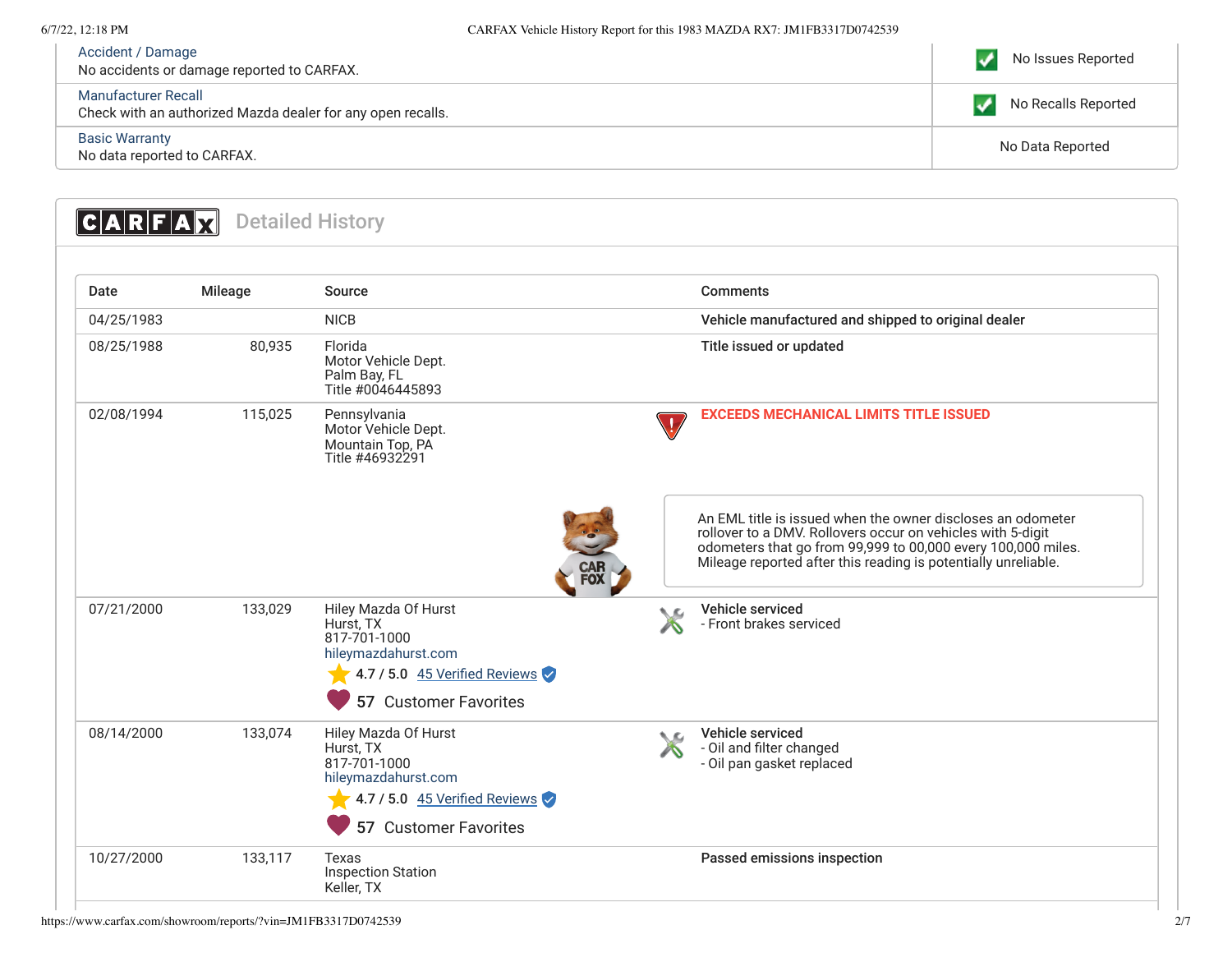| $6/7/22$ , 12:18 PM |  |
|---------------------|--|
|                     |  |

|         |                                                                        | CARFAX venicle History Report for this 1985 MAZDA RX7. JMTFB5517D0742559 |
|---------|------------------------------------------------------------------------|--------------------------------------------------------------------------|
|         | Texas<br>Motor Vehicle Dept.<br>Keller, TX<br>Title #22025836824105636 | Registration issued or renewed                                           |
|         | Texas<br>Motor Vehicle Dept.<br>Keller, TX<br>Title #22025836824105636 | Registration issued or renewed                                           |
|         | Texas<br>Motor Vehicle Dept.<br>Keller, TX<br>Title #22025836824105636 | Registration issued or renewed<br>- Passed safety inspection             |
| 133,246 | Texas<br><b>Inspection Station</b><br>Keller, TX                       | Passed emissions inspection                                              |
|         | Texas<br>Motor Vehicle Dept.<br>Keller, TX<br>Title #22025836824105636 | Registration issued or renewed<br>- Passed safety inspection             |
| 133,433 | Texas<br><b>Inspection Station</b><br>Grapevine, TX                    | Passed emissions or safety inspection                                    |
|         | Texas<br>Motor Vehicle Dept.<br>Keller, TX<br>Title #22025836824105636 | Registration issued or renewed<br>- Passed safety inspection             |
|         | Texas<br>Motor Vehicle Dept.<br>Keller, TX<br>Title #22025836824105636 | Registration issued or renewed<br>- Passed safety inspection             |
| 133,667 | Texas<br><b>Inspection Station</b><br>Keller, TX                       | Failed emissions or safety inspection                                    |
| 133,705 | Texas<br><b>Inspection Station</b><br>Keller, TX                       | Failed emissions or safety inspection                                    |
|         | Texas<br>Motor Vehicle Dept.<br>Keller, TX<br>Title #22025836824105636 | Registration issued or renewed<br>- Passed safety inspection             |
| 134,032 | Texas<br><b>Inspection Station</b><br>Grapevine, TX                    | Failed emissions or safety inspection                                    |
|         | Texas<br><b>Inspection Station</b><br>Grapevine, TX                    | Passed emissions or safety inspection                                    |
| 134,160 | Texas<br><b>Inspection Station</b><br>Grapevine, TX                    | Passed safety inspection<br>- Failed emissions inspection                |
|         |                                                                        |                                                                          |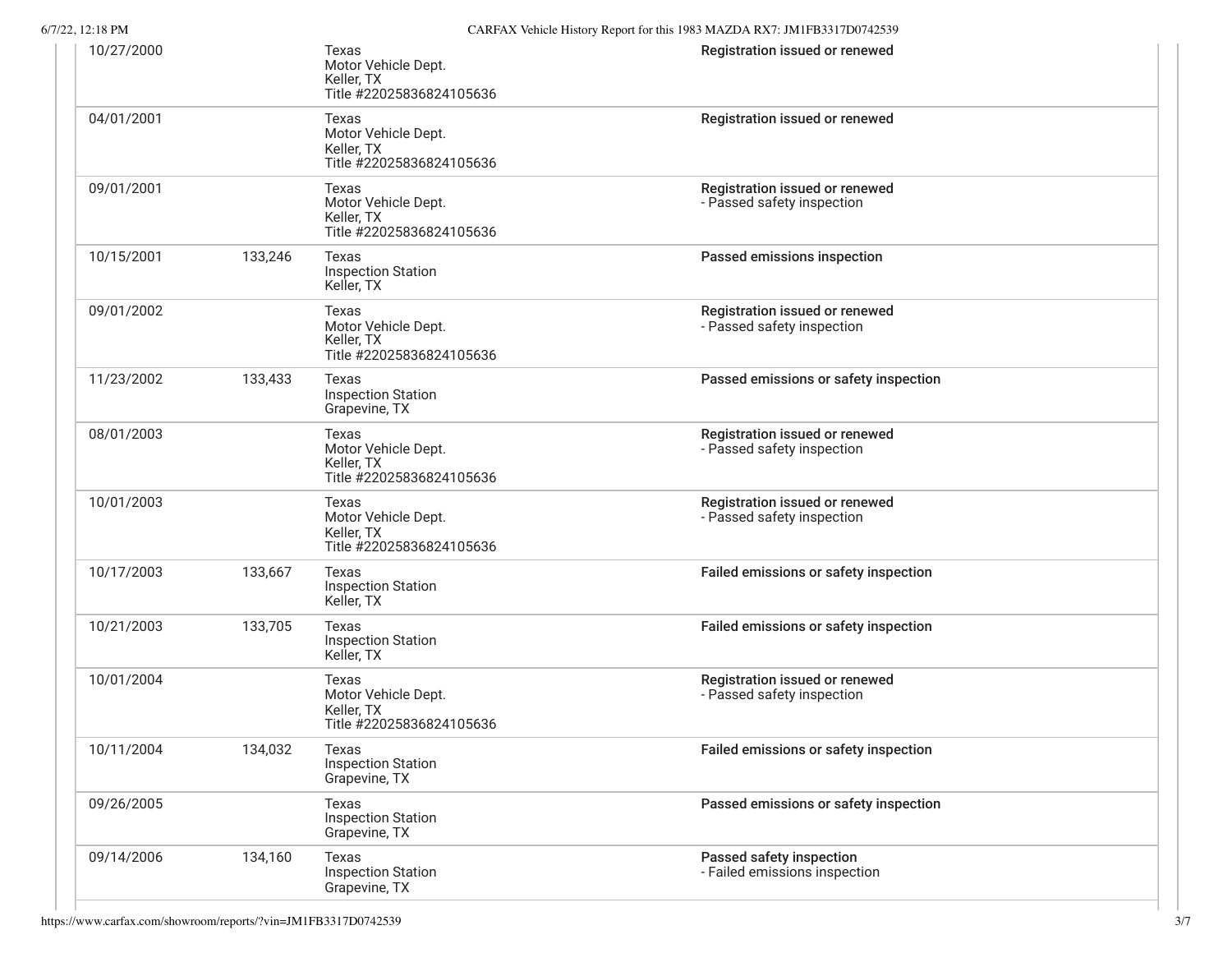| 09/15/2006 | 134,163 | Texas<br><b>Inspection Station</b><br>Grapevine, TX                                                                                       |    | Passed safety inspection<br>- Passed emissions inspection                                                 |  |
|------------|---------|-------------------------------------------------------------------------------------------------------------------------------------------|----|-----------------------------------------------------------------------------------------------------------|--|
| 09/17/2007 | 134,322 | Texas<br><b>Inspection Station</b><br>Grapevine, TX                                                                                       |    | Passed safety inspection<br>- Failed emissions inspection<br>- Passed emissions inspection                |  |
| 10/01/2008 |         | Texas<br>Motor Vehicle Dept.<br>Keller, TX<br>Title #22025836824105636                                                                    |    | Registration issued or renewed<br>- Passed safety inspection                                              |  |
| 10/01/2009 |         | Texas<br>Motor Vehicle Dept.<br>Keller, TX<br>Title #22025836824105636                                                                    |    | Registration issued or renewed<br>- Passed safety inspection                                              |  |
| 10/01/2010 |         | Texas<br>Motor Vehicle Dept.<br>Keller, TX<br>Title #22025836824105636                                                                    |    | Registration issued or renewed<br>- Passed safety inspection                                              |  |
| 10/01/2011 |         | Texas<br>Motor Vehicle Dept.<br>Keller, TX<br>Title #22025836824105636                                                                    |    | Registration issued or renewed<br>- Passed safety inspection                                              |  |
| 10/01/2012 |         | Texas<br>Motor Vehicle Dept.<br>Keller, TX<br>Title #22025836824105636                                                                    |    | Registration issued or renewed<br>- Passed safety inspection                                              |  |
| 10/01/2013 |         | Texas<br>Motor Vehicle Dept.<br>Keller, TX<br>Title #22025836824105636                                                                    |    | Registration issued or renewed<br>- Passed safety inspection                                              |  |
| 09/19/2014 | 134,410 | Valvoline Instant Oil Change<br>Keller, TX<br>817-379-1963<br>vioc.com<br>$\sqrt{4.8/5.0}$ 136 Verified Reviews<br>325 Customer Favorites | ◟◚ | Vehicle serviced<br>- Oil and filter changed<br>- Light bulb(s) replaced<br>- Safety inspection performed |  |
| 10/01/2014 |         | Texas<br>Motor Vehicle Dept.<br>Keller, TX<br>Title #22025836824105636                                                                    |    | Registration issued or renewed<br>- Passed safety inspection                                              |  |
| 09/18/2015 | 134,426 | Valvoline Instant Oil Change<br>Keller, TX<br>817-379-1963<br>vioc.com<br>4.8 / 5.0 136 Verified Reviews<br>325 Customer Favorites        |    | Vehicle serviced<br>- Safety inspection performed                                                         |  |
| 10/01/2015 |         | Texas                                                                                                                                     |    | Registration issued or renewed                                                                            |  |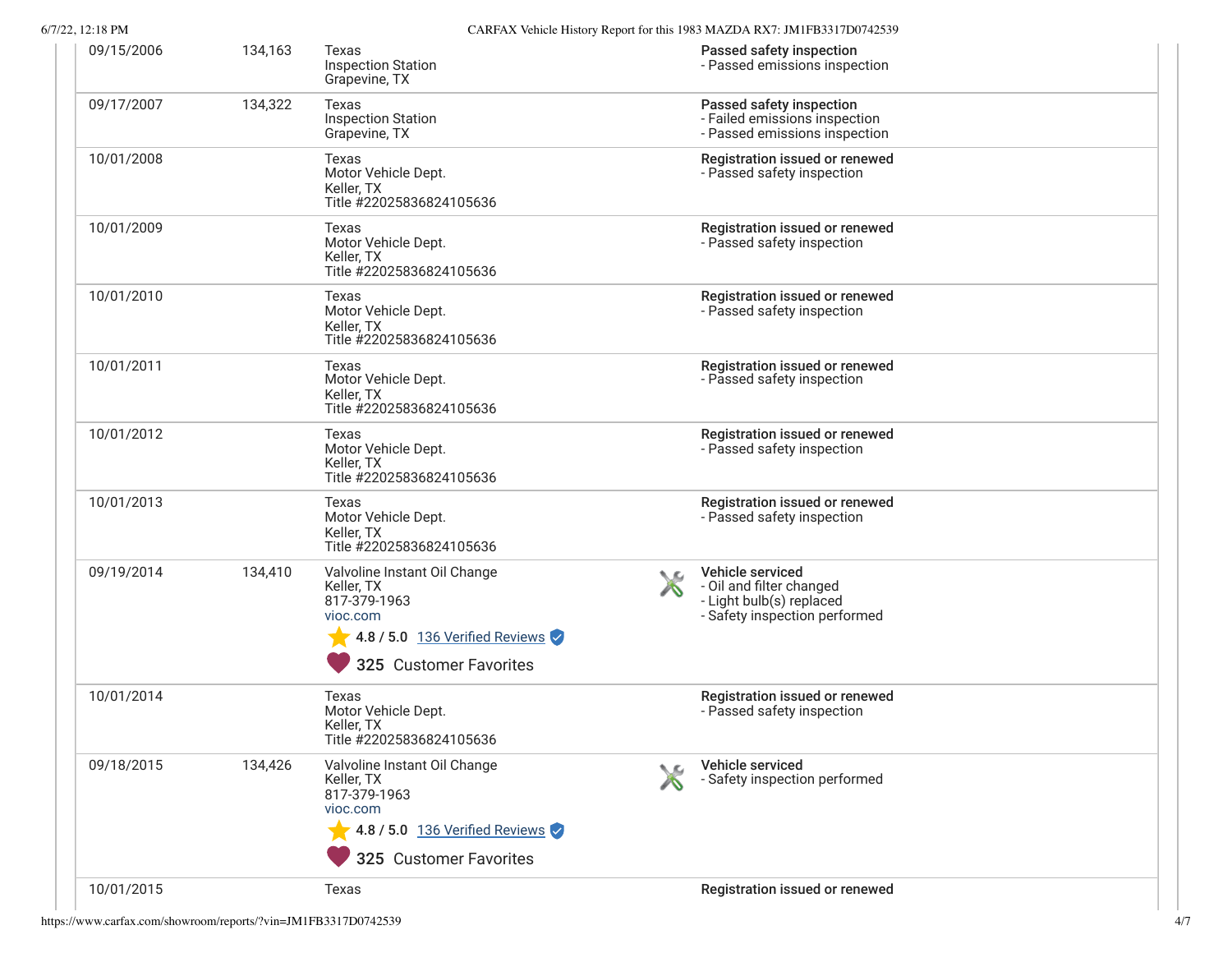| 722, 12.10 P.M |         |                                                                                                                                                          |    | CARPAA Venicle History Report for this 1985 MAZDA RAT. JINTPD3317D0742339 |  |
|----------------|---------|----------------------------------------------------------------------------------------------------------------------------------------------------------|----|---------------------------------------------------------------------------|--|
|                |         | Motor Vehicle Dept.<br>Keller, TX<br>Title #22025836824105636                                                                                            |    | - Passed safety inspection                                                |  |
| 10/21/2016     | 134,486 | Valvoline Instant Oil Change<br>Keller, TX<br>817-379-1963<br>vioc.com<br>$\sqrt{4.8/5.0}$ 136 Verified Reviews<br>325 Customer Favorites                | ◟உ | Vehicle serviced<br>- Safety inspection performed                         |  |
| 10/24/2016     |         | Texas<br>Motor Vehicle Dept.<br>Keller, TX<br>Title #22025836824105636                                                                                   |    | Registration issued or renewed<br>- Passed safety inspection              |  |
| 09/05/2017     |         | Valvoline Instant Oil Change<br>Keller, TX<br>817-379-1963<br>vioc.com<br>$\sqrt{4.8/5.0}$ 136 Verified Reviews<br>325 Customer Favorites                |    | Vehicle serviced<br>- Safety inspection performed                         |  |
| 10/01/2017     |         | Texas<br>Motor Vehicle Dept.<br>Keller, TX<br>Title #22025836824105636                                                                                   |    | Registration issued or renewed<br>- Passed safety inspection              |  |
| 09/27/2018     | 134,763 | Valvoline Instant Oil Change<br>Keller, TX<br>817-379-1963<br>vioc.com<br>4.8 / 5.0 136 Verified Reviews<br>325 Customer Favorites                       | ◟◚ | Vehicle serviced<br>- Safety inspection performed                         |  |
| 10/02/2018     |         | Texas<br>Motor Vehicle Dept.<br>Keller, TX<br>Title #22025836824105636                                                                                   |    | Registration issued or renewed<br>- Passed safety inspection              |  |
| 09/05/2019     | 134,790 | Valvoline Instant Oil Change<br>Keller, TX<br>817-379-1963<br>vioc.com<br>$\blacktriangleright$ 4.8 / 5.0 136 Verified Reviews<br>325 Customer Favorites | ◥£ | Vehicle serviced<br>- Safety inspection performed                         |  |
| 10/01/2019     |         | Texas<br>Motor Vehicle Dept.<br>Keller, TX<br>Title #22025836824105636                                                                                   |    | Registration issued or renewed<br>- Passed safety inspection              |  |
| 09/28/2020     | 134,862 | Valvoline Instant Oil Change<br>Keller, TX                                                                                                               |    | Vehicle serviced<br>- Safety inspection performed                         |  |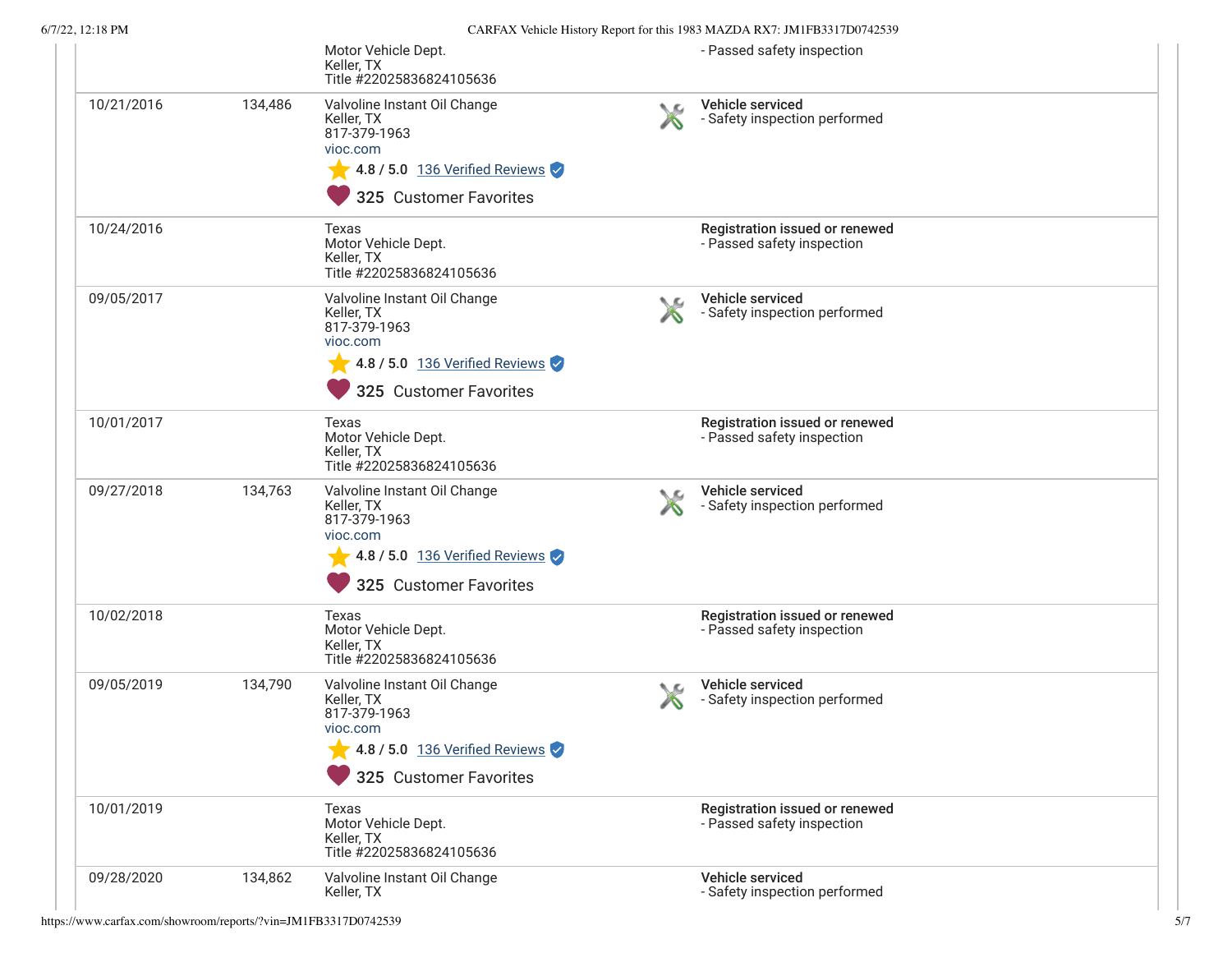|            |         | 817-379-1963<br>vioc.com<br>4.8 / 5.0 136 Verified Reviews<br>325 Customer Favorites                                  |      |                                                                |
|------------|---------|-----------------------------------------------------------------------------------------------------------------------|------|----------------------------------------------------------------|
| 10/06/2020 |         | Texas<br>Motor Vehicle Dept.<br>Keller, TX<br>Title #22025836824105636                                                |      | Registration issued or renewed<br>- Passed safety inspection   |
| 10/08/2021 | 134,872 | Valvoline Instant Oil Change<br>North Richland Hills, TX<br>817-500-5897<br>vioc.com<br>4.8 / 5.0 30 Verified Reviews | ∖.€a | Vehicle serviced<br>- Emissions or safety inspection performed |
| 10/19/2021 |         | Texas<br>Motor Vehicle Dept.<br>Keller, TX<br>Title #22025836824105636                                                |      | Registration issued or renewed<br>- Passed safety inspection   |
|            |         | Have Questions? Please visit our Help Center at www.carfax.com.                                                       |      |                                                                |

#### $|C|A|R|F|A|\nabla$ **Glossary**

### Exceeds Mechanical Limits

A vehicle with a 5-digit odometer cannot accurately track mileage after 99,999 miles because the odometer rolls over. This title is the result of a seller certifying under the Federal Odometer Act, that the odometer reading EXCEEDS MECHANICAL LIMITS of the odometer.

### Failed Emissions Inspection

The emissions check performed during a vehicle inspection indicated the vehicle was emitting more than allowable emissions standards and/or had missing or modied parts. Repeated failed emissions records can indicate engine problems and CARFAX recommends you have the vehicle inspected.

## Federal Odometer Act

The Federal Odometer Act requires a seller to disclose the vehicle's mileage on the title when ownership is transferred. Congress enacted this Act to prohibit odometer tampering and to protect consumers from mileage fraud. Under this act, sellers must disclose any issues with the vehicle's odometer. These disclosures translate into the Exceed Mechanical Limits and Not Actual Mileage titles.

### Title Issued

A state issues a title to provide a vehicle owner with proof of ownership. Each title has a unique number. Each title or registration record on a CARFAX report does not necessarily indicate a change in ownership. In Canada, a registration and bill of sale are used as proof of ownership.



CARFAX DEPENDS ON ITS SOURCES FOR THE ACCURACY AND RELIABILITY OF ITS INFORMATION. THEREFORE, NO RESPONSIBILITY IS ASSUMED BY CARFAX OR ITS AGENTS FOR ERRORS OR OMISSIONS IN THIS REPORT. CARFAX FURTHER EXPRESSLY DISCLAIMS ALL WARRANTIES, EXPRESS OR IMPLIED, INCLUDING ANY IMPLIED WARRANTIES OF